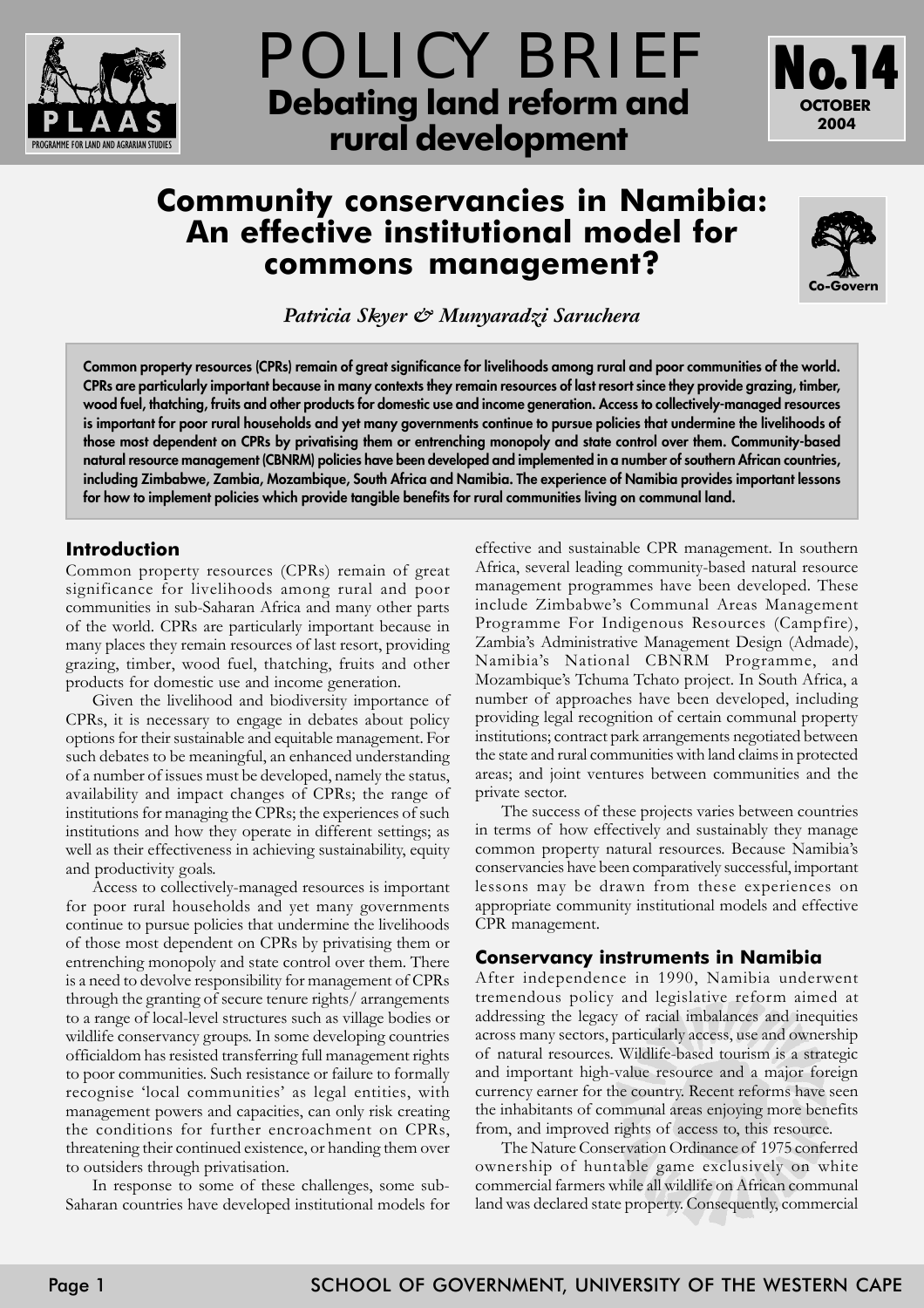landowners experienced a wildlife boom and many commercial cattle farmers diversified their activities to include game farming. In the communal areas, wildlife was subjected to unsustainable harvesting by trophy hunters, the state and communal people, resulting in a serious decline in the aggregate number of animals and the number of species (Skyer 2003).

Commercial farm holding was not suitable for the newfound game enterprise. Pressure from commercial farmers wishing to expand their access to the lucrative wildlife industry gave rise to a government policy on conservancies which was adopted in 1992. The policy, designed for commercial areas but also extended to communal land, made it possible for freehold farmers to combine their land for joint management and equitable profit sharing. Implementing the 1992 policy on communal land presented a challenge because of the land and resource tenure position of people living on such land. To deal with these shortcomings, a policy specifically designed for wildlife management, utilisation and tourism in communal lands was promulgated in 1995. The new policy provided the necessary institutional conditions for common-pool resource management (MET 1995).

The 1995 conservancy policy and 1996 amendments to the Nature Conservation Ordinance of 1975 together mark an important milestone in the management of common pool resources by rural communities in Namibia. The new policy and legislative framework gave communal area residents legal rights over wildlife and tourism once they had formed legally-recognised conservancies.

## **Community conservancies**

A community conservancy consists of groups of neighbouring communities on communal land who have pooled resources for the purpose of sustainably conserving and using wildlife. The objective of conservancies is to promote sustainable use through co-operation and improved management. The conservancies are operated and managed by members through a 'conservancy committee'.

To register a conservancy, a community applies to the relevant government ministry and is expected to meet at least the following conditions:

- a list of names of the conservancy committee members and ordinary members
- ! a statement and map setting out the boundaries of the conservancy
- a constitution outlining the objectives of the conservancy committee
- ! other relevant information that may be required by the ministry.

A conservancy must have rules spelling out how it will operate and is required to have management plans. Wildlife use rights are limited to huntable game only, and special permits are required for other protected game. Legal ownership for the wildlife remains vested in the state, although communities bear management responsibility and rights over the wildlife in their conservancy.

Today, there are 29 registered community conservancies, with more than 38 000 members representing over 95 000 communal residents, and covering a total area of more than 74 000km² (Nacso 2004).

The experiences of Namibiaís community conservancies were strongly influenced by the common property resource management thinking of the late 1980s. The ideas and design principles for CPR management institutions helped address policy questions and issues on the devolvement of common resource rights to a group subsisting on state land. In the case of community conservancies, some of these design principles revolve around CPR management institutions, namely:

- ! agreed operating and resource use rules
- ! defined resource user membership
- ! defined boundaries for the resource
- ! the ability to control compliance with rules and enforce them
- legitimacy from the resource users and the state.

## **Management impact**

Namibiaís protected areas cover about 14% of the total land area of the country and the expansion of communal conservancies is bringing more land under active natural resource management. At the end of 2003, communal conservancies covered 9% of Namibia, and freehold conservancies a further 5%. These brought the total land surface of the country under conservation management to 27% (Nacso 2004).

Resources across most rural areas are now better managed, and game populations, habitats, biodiversity and the environment in general have improved under the conservancy management regime. Most of the registered community conservancies are located around national parks, thus creating buffer zones that provide important wildlife movement corridors between national parks (Skyer 2003).

Game populations have notably increased over the years as a result of the advent of community conservancies. For example, plains game in north-western Namibia has shown a substantial increase. In 1982, there were only 1 000 springbok, 1 000 oryx and 1 000 Hartmann's zebra in this area. By 2002, the numbers of these species had increased to over 100 000, 35 000 and 14 000 respectively. Owing to successful wildlife resource management in community conservancies, the Namibian government is encouraging integrated natural resource management that includes community forestry management initiatives whose institutional arrangements are compatible with the conservancy model (Jones, undated).

## **Livelihood impact**

In livelihood terms, CBNRM in Namibia has contributed much in assets and resources, the development of policy and institutions, and addressed vulnerability. Human capital, social empowerment and institutional development are important foundations for households, communities and policy makers to build on.

Namibiaís rural communities have taken advantage of the devolved rights and economic opportunities offered by the state's conservancy instruments to improve their livelihoods. They are benefiting from wildlife and tourism through a range of activities, including quota harvests (agreed with the line government ministry), trophy hunting, proceeds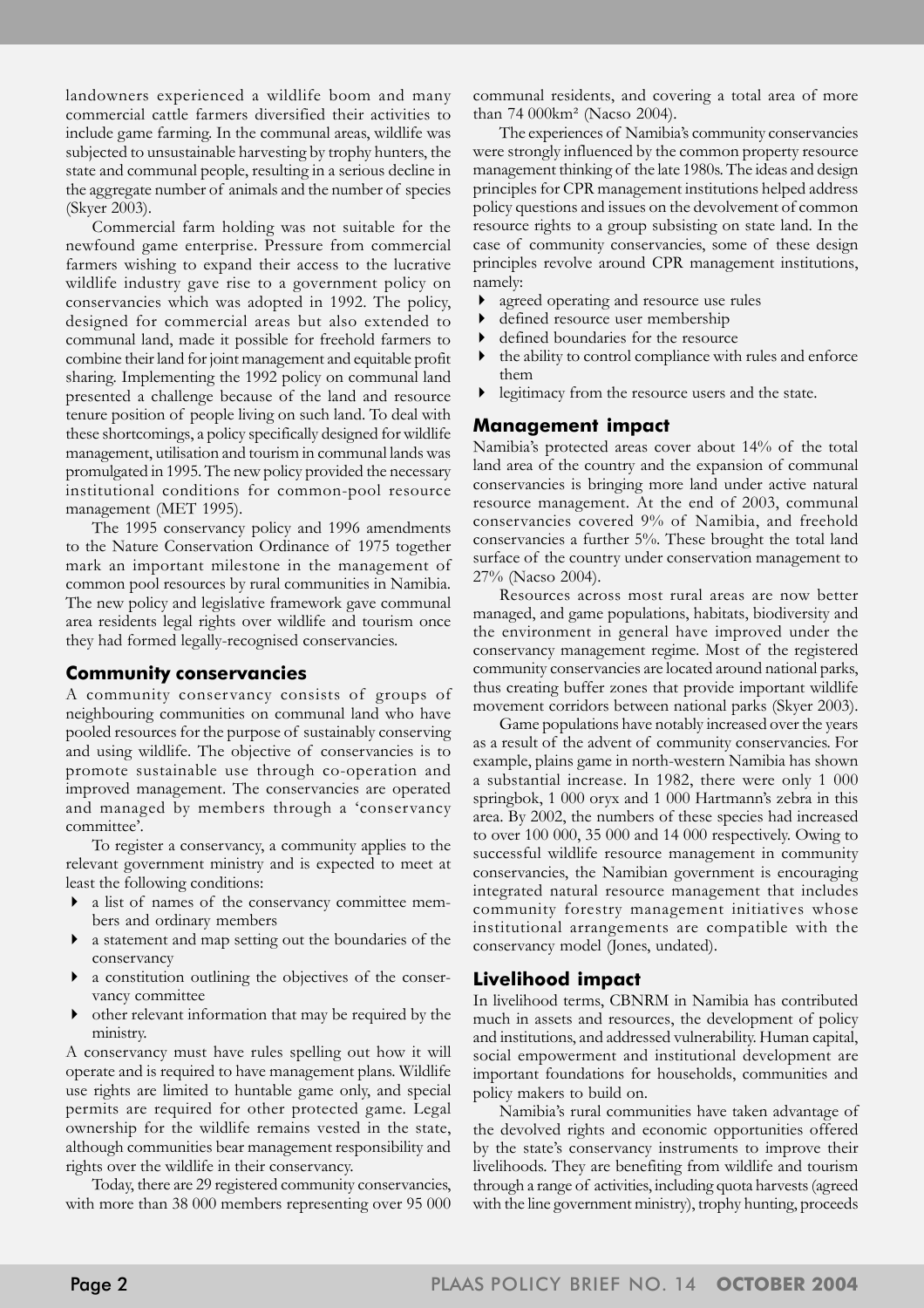from live game sales, and tourism concessions where conservancies can enter into agreements with private entities and establish tourism facilities within their boundaries.

Communal area residents are benefiting both directly and indirectly from community-based tourism (CBT). The benefits of CBT range from informal and casual employment, proceeds from concession leases, communityowned and operated enterprises such as campsites and craft businesses, and joint venture enterprises between private business and local communities. The communal areas of the north-west and north-east regions of the country are significant players in national tourism, attracting 25% of all visitors and accounting for up to 8% of the economic value of the national tourist industry (Long 2004). Figure 1 shows a steady increase in benefits that are directly accrued to conservancies and related activities outside of conservancies, totalling over N\$14 000 000 at the end of 2003 (about US\$2.3 million).





*Source: Nacso 2004 (US\$1=N\$6 at the end of 2003)*

Community conservancies decide how they spend their income by either paying dividends to individual households or using the income for community development projects. Through conservancy enterprises, many rural communities are benefiting from new economic opportunities.

A total of about N\$6 353 000 was earned from conservancies and paid out in 2003. Part of this amount was earned in previous years, and part of the 2003 earnings will only be spent in coming years. Proportions of the money allocated to different categories of expenditure in conservancies are shown in Figure 2.

The Wildlife for Livelihoods Diversification (WILD) project research reveals that community participation in tourism generates benefits and costs that are both financial and non-financial, and experienced at individual or collective levels. It is estimated that, in 2001, the total income generated from tourism in Kunene, Erongo and Caprivi regions was about US\$18 million. However, some of the tourism impacts and benefits on livelihoods are intangible and therefore difficult to measure and monitor. These include training and capacity building of community residents, career mobility opportunities, cultural pride and increased environmental awareness that leads to improved natural resource management. The costs associated with tourism establishment and community participation are also difficult to quantify, namely conflicts over enterprise ownership and

#### **Figure 2: Allocation of income from conservancies**



*Source: Nacso 2004*

benefits distribution, frustration at slow flow of benefits, and the opportunity costs of time (Long 2004).

Whilst people's livelihoods are essentially focused on income and food security, there are opportunities to diversify income and food sources and a variety of ways in which improvements can be made to their overall productivity. CBNRM is one such way since it offers a focal point for combining sustainable natural resource use and management with other aspects of economic and social development in communal areas. However, there is a need to support conservancies to create better links between existing livelihood practices and collective CBNRM gains.

#### **Conclusion**

The Namibian policy and legislative framework is comparatively supportive and enabling for effective common property management arrangements by rural communities. This can partly be attributed to the meaningful inclusion and active participation of communal people in initial surveys and the subsequent development of the policy. Namibia has also learnt from the experiences of her neighbours and drawn lessons from to better inform policy and practice in this sector.

A key strength of the Namibian conservation policy is the direct granting of wildlife use rights and full benefits to a community conservancy as opposed to channelling them through local government structures. Zimbabwe's Campfire programme faltered as a result of local government interference. The free hand of the community in decisions to form a conservancy, direct management, and free choice in deciding how the proceeds are spent provide strong incentives for sustainable and sound resource management.

However, the challenge with the community conservancy model of Namibia is the lack of communal or group tenure over land. Tenure arrangements over communal land are customary land rights on one hand and rights of leasehold on the other, which are administered by traditional authorities and land boards respectively. The two structures exercise their authority and consent over each other. This lack of land and full resource tenure makes it difficult for conservancies to stop non-members from grazing their livestock in conservancies.

There are also challenges in respect of the consistency of policy interpretation and application. For example,